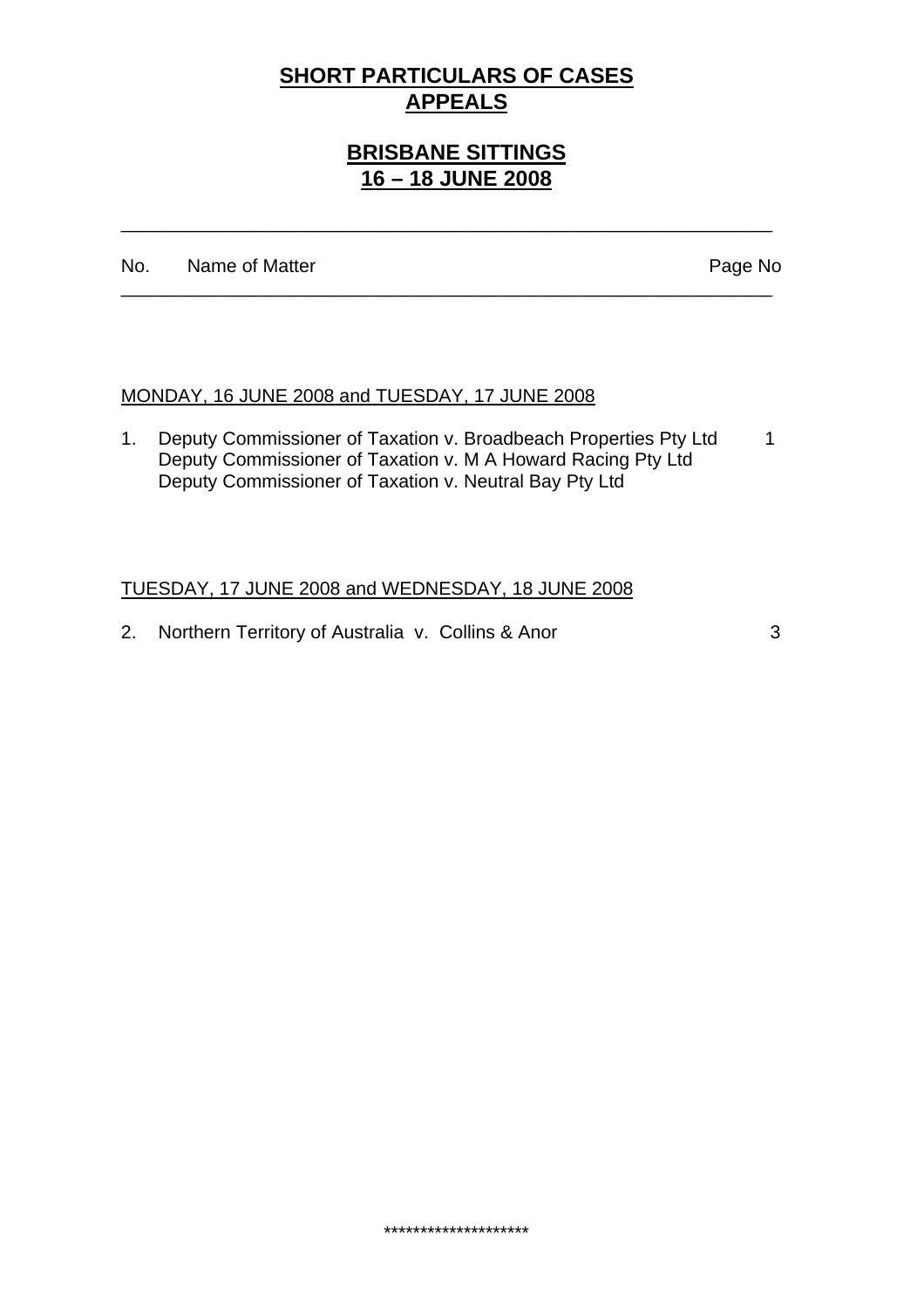#### **DEPUTY COMMISSIONER OF TAXATION v. BROADBEACH PROPERTIES PTY LTD (B10/2008); DEPUTY COMMISSIONER OF TAXATION v. MA HOWARD RACING PTY LTD (B11/2008); DEPUTY COMMISSIONER OF TAXATION v. NEUTRAL BAY PTY LTD (B12/2008)**

Court appealed from: Court of Appeal, Supreme Court of Queensland

Date of grant of special leave: 8 February 2008

These three appeals all involve similar fact situations and the application of provisions of sections 459H and 459J of the *Corporations Act* 2001 (Cth) and section 105-100 of Schedule 1 to the *Taxation Administration Act* 1953 (Cth) ("the TAA") and section 177(1) of the *Income Tax Assessment Act* 1936 (Cth) ("the ITAA"). The matters were all heard together, although separate orders were made in respect of each.

The appellant in each matter served on each respondent a statutory demand under the Corporations Act for payment of a debt. The demands of Neutral Bay and MA Howard Racing (approximately \$8.5 million and \$6.3 million respectively) were in respect of goods and services tax together with penalties and interest. The demand of Broadbeach Properties (approximately \$1.6 million) was for income tax, together with penalties and interest. The demands were the triggering step for the winding up of the companies. All three respondents have sought review of the assessments in the Administrative Appeals Tribunal under Part IVC of the TAA, and those applications are continuing.

All three respondents also sought orders by the Supreme Court setting aside the demands, pursuant to sections 459H and 459J of the Corporations Act. Section 459H provides that the court may set aside a statutory demand if satisfied that "there is a genuine dispute … about the existence or amount of a debt to which the demand relates". Section 459J provides that the court may set aside a statutory demand if satisfied that "substantial injustice" would otherwise occur because of a defect in the demand or "there is some other reason why the demand should be set aside". It was conceded by the appellant that the challenges in the AAT to the existence and amount of the assessments were arguable. Sections 105-100 of Schedule 1 of the TAA (in respect of GST liability) and section 177(1) of the ITAA (in respect of income tax liabilities) provide, in effect, that an assessment of tax (or, for GST, an amount of tax falling due by operation of the relevant legislation) is conclusive of the making of an assessment and that the amount of the assessment is correct for all purposes other than proceedings under Part IVC of the TAA for review or appeal of the assessment. The issue was therefore whether, in light of the conclusiveness of such assessments, there could be a "genuine dispute" as to the debt in the statutory demand, and whether the court had power to set aside the demand, or to exercise its discretion on grounds of substantial injustice to set aside the demand.

The Supreme Court (McMurdo J) set aside the statutory demands as to some components of the GST debts for Neutral Bay and MA Howard Racing on the basis of there being a genuine dispute, and set aside the demands as to the remainder under s459J of the Corporations Act. In relation to Broadbeach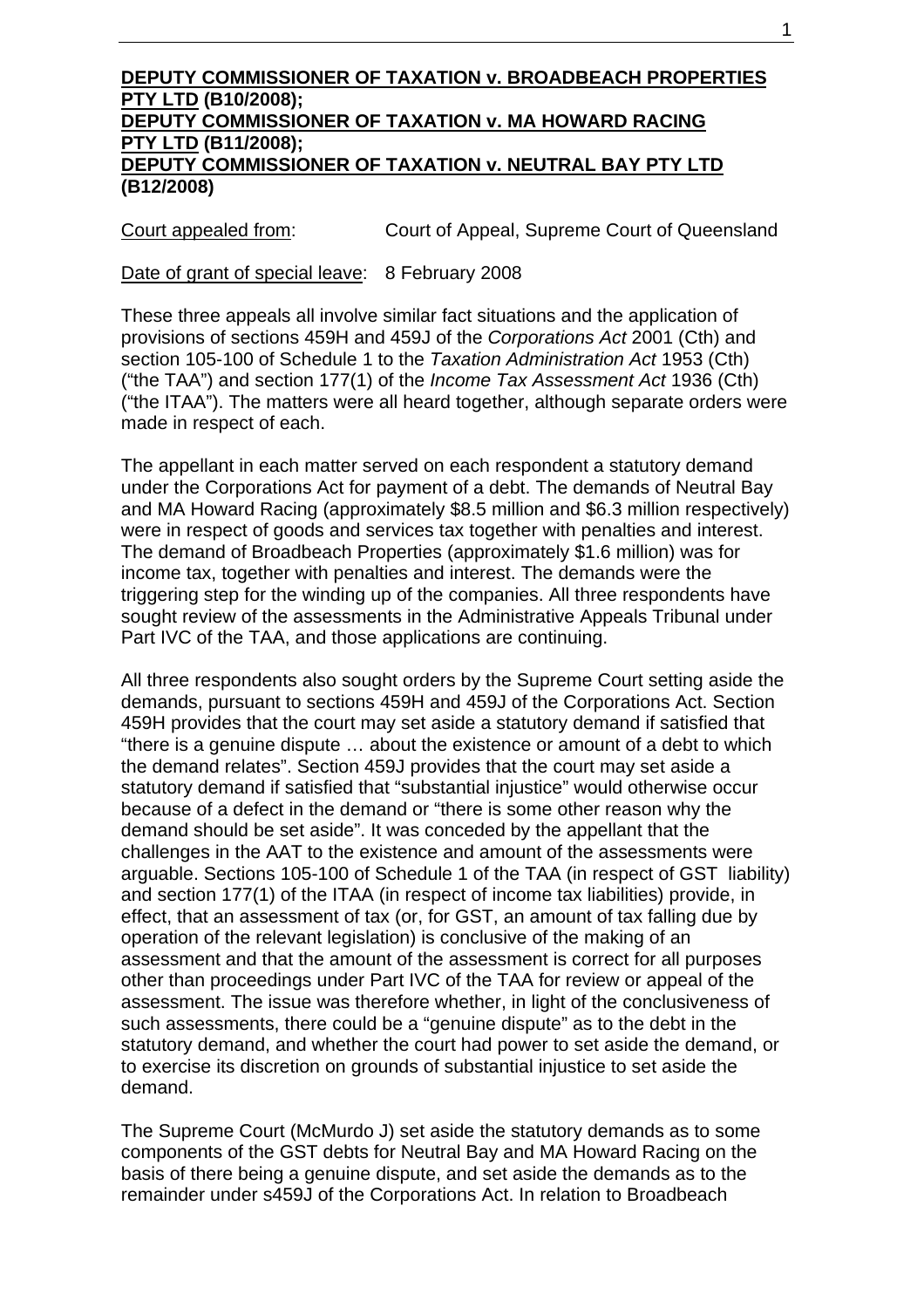Properties, McMurdo J found there was no genuine dispute as to any part of the debt, but set aside the demand under s459J of the Corporations Act.

The Court of Appeal (Keane, Holmes and Muir JJA) dismissed the appellant's appeals. Keane JA wrote the leading judgment. His Honour concluded that there was a genuine dispute for the purposes of s459H of the Corporations Act as to the debt demanded from all three companies. His Honour also concluded that McMurdo J did not err in exercising the discretion under s459J to set aside some or all of the debts demanded. His Honour declined to follow the decision of the Full Court of the Federal Court in *Hoare Bros Pty Ltd v Commissioner of Taxation* (1996) 62 FCR 302, which held that the conclusive nature of assessments meant that there could not be a genuine dispute as to a debt demanded, on the basis that this decision only applied to income tax assessments, not as to GST liabilities, and that subsequent amendments to s204 of the ITAA had altered the situation in respect of income tax assessments.

The grounds of appeal include:

- For the purposes of s459H of the *Corporations Act*, can there be a "genuine dispute" as to the "existence or amount" of a debt where the debt constitutes amounts of GST or income tax as assessed or otherwise due and the taxpayer has commenced review proceedings under Part IVC of the *Taxation Administration Act* challenging each aspect of the assessments or amounts due?
- Does the fact that the taxpayer has sought review of the assessment constitute a sufficient basis for the exercise of the discretion to set aside a statutory demand under s459J of the *Corporations Act*?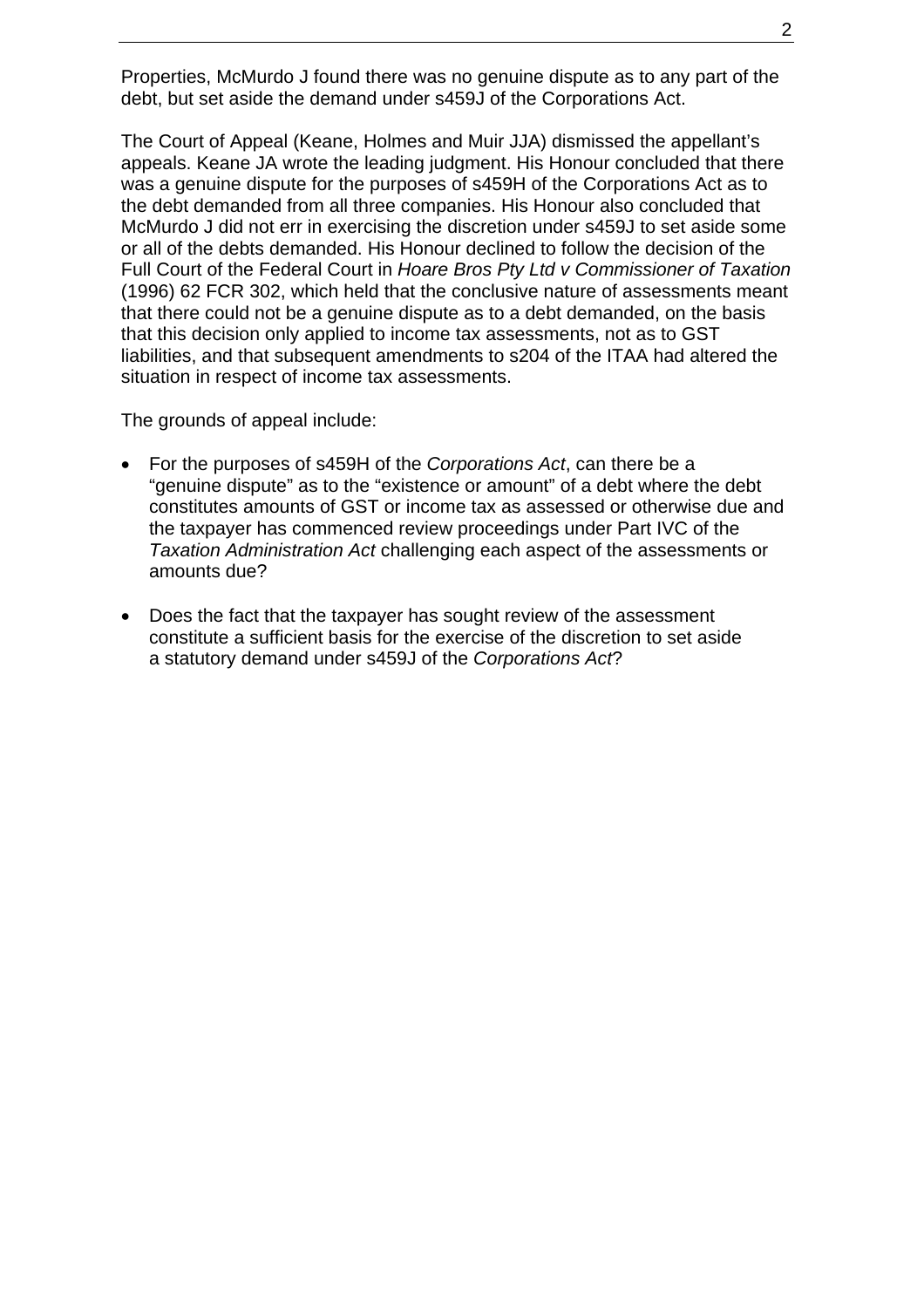## **NORTHERN TERRITORY OF AUSTRALIA v. COLLINS & ANOR (D2/2008)**

Court appealed from: Full Court of the Federal Court of Australia

## Date of grant of special leave: 7 March 2008

The respondents, Vincent and Maryann Collins, are the registered owners of a patent for a process to produce an essential oil from a particular species of tree, *Callitris Intratropica*. The Northern Territory granted licences to the Australian Cypress Oil Company Pty Ltd ("ACOC") to take timber from a plantation of the trees on Crown land, and ACOC used the timber to produce blue cyprus oil. The respondents commenced proceedings alleging that by issuing the licences the Northern Territory had infringed their patent, invoking section 117 of the *Patents Act* 1990 (Cth) ("Act") which extends the concept of infringement to cover "contributory infringement". Section 117 of the Act relevantly provides:

- (1) If the use of a product by a person would infringe a patent, the supply of that product by one person to another is an infringement of the patent by the supplier unless the supplier is a patentee or licensee of the patent.
- (2) A reference in subsection (1) to the use of a product by a person is a reference to:
	- (a) if the product is capable of only one reasonable use, having regard to its nature or design – that use; or
	- $(b)$  if the product is not a staple commercial product any use of the product, if the supplier had reason to believe that the person would put it to that use; or
	- $(c)$  …

Schedule 1 to the Act defines "supply" to mean "supply by way of sale, exchange, lease, hire or hire-purchase".

The trial judge (Mansfield J) held that the grant of the licences to ACOC did not amount to "supply", and that the timber was a staple commercial product, and dismissed the respondents' action.

On appeal, the Full Court (Branson and Sundberg JJ; French J in dissent) in a majority judgment concluded that unmilled *Callitris Intratropica* trees are not a commodity or raw material that is commonly or readily available for purchase and therefore are not a "staple commercial product" within the meaning of s117 of the Act. The majority also concluded that in the circumstances, the Northern Territory "supplied" the felled but unmilled trees to ACOC. The majority allowed the respondents' appeal. French J would have dismissed the appeal. His Honour held that the licences granted by the Northern Territory to ACOC did not amount to the "supply" of the timber and were in the nature of a realty interest akin to a profit a prendre. French J held that, if that conclusion was wrong, the timber itself was a staple commercial product within the meaning of s117 of the Act.